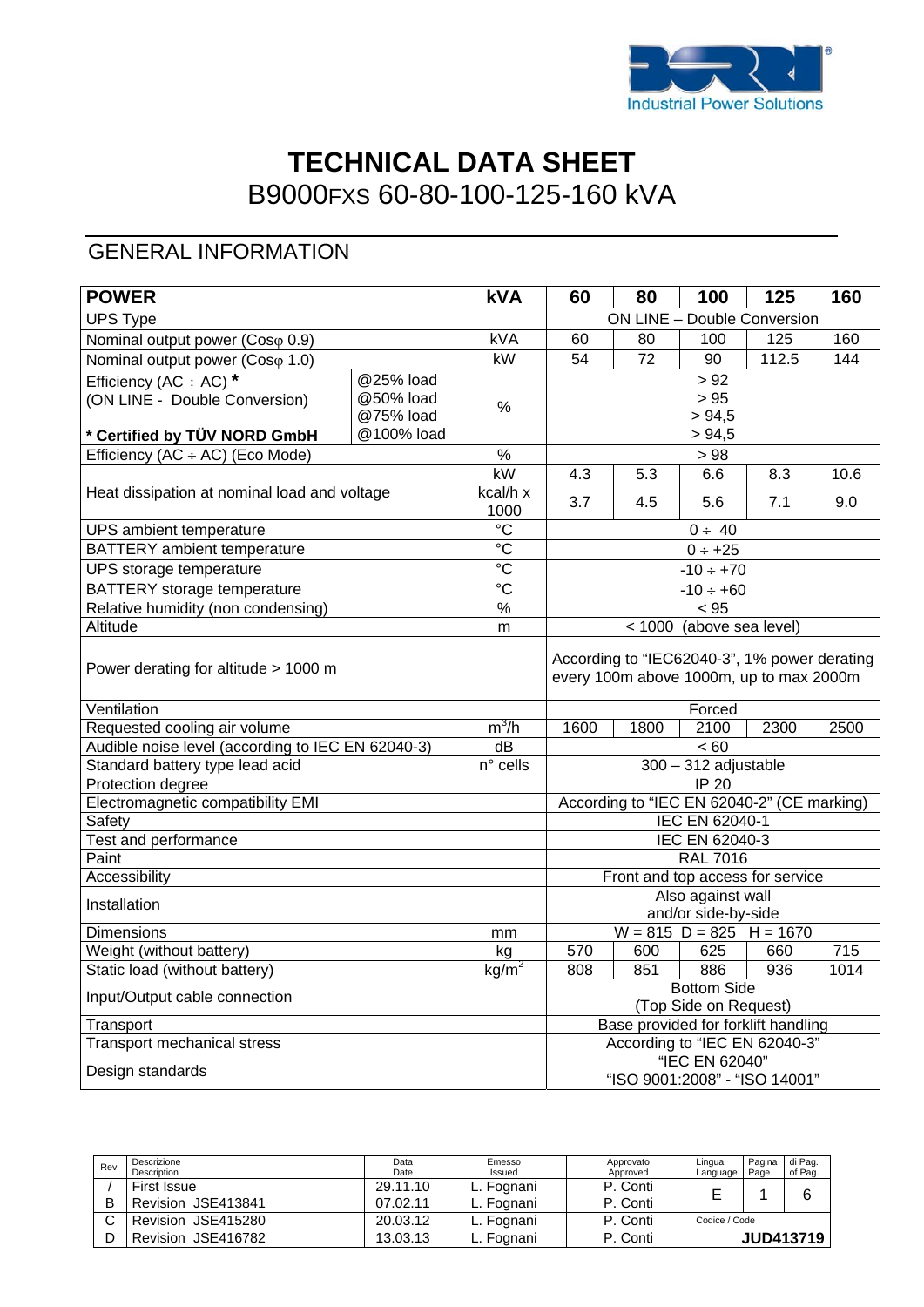| l Free contact interface          | Standard to remotize the following contact:<br>EPO - MBCB - BCB - DIESEL MODE |
|-----------------------------------|-------------------------------------------------------------------------------|
| Serial communication interface    | Standard: RS232 - USB<br>Optional: RS485 (Mod-Bus protocol)                   |
| Parallel configuration (optional) | Up to 5+1 (redundant parallel)<br>Up to 6 (power parallel)                    |

### BLOCK DIAGRAM



- 1. Input mains (separate for by-pass and rectifier)
- 2. Rectifier and battery charger
- 3. External battery
- 4. Inverter
- 5. Emergency line (by-pass) with optional backfeed contactor
- 6. Inverter (SSI) and by-pass (SSB) static switch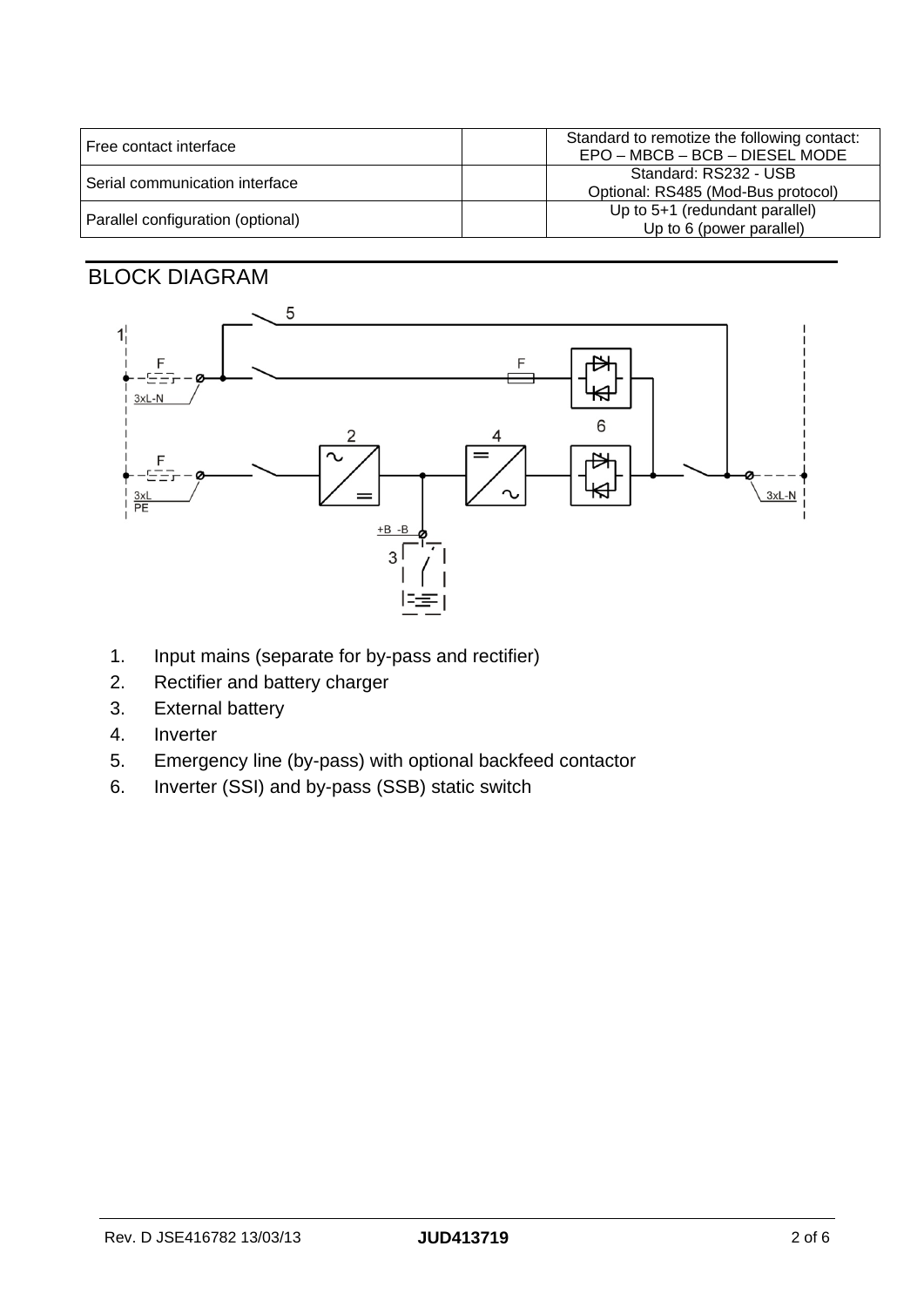## UPS INPUT: RECTIFIER AND BATTERY CHARGER

| <b>POWER</b>                                    |            | <b>kVA</b> | 60                       | 80  | 100       | 125 | 160 |  |
|-------------------------------------------------|------------|------------|--------------------------|-----|-----------|-----|-----|--|
| Input                                           |            |            | Three-phase              |     |           |     |     |  |
| Nominal input voltage                           |            | Vac        | 400                      |     |           |     |     |  |
| Range                                           |            | $\%$       | $-20/+15$                |     |           |     |     |  |
| Input frequency                                 |            | Hz         |                          |     | $50 - 60$ |     |     |  |
| Range                                           |            |            | ±5                       |     |           |     |     |  |
| Input power factor                              |            |            |                          |     | > 0.99    |     |     |  |
| Input current THD at nominal                    | @25% load  |            |                          |     | < 10      |     |     |  |
| voltage and THDV <0.5% *                        | @50% load  | %          | < 7                      |     |           |     |     |  |
|                                                 | @75% load  |            | < 5                      |     |           |     |     |  |
| * Certified by TÜV NORD GmbH                    | @100% load |            | $<$ 3                    |     |           |     |     |  |
| DC output voltage accuracy                      |            | $\%$       |                          | ±1  |           |     |     |  |
| DC output voltage ripple                        |            | $%$ rms    |                          |     |           |     |     |  |
| Battery recharging characteristic               |            |            | <b>IU (DIN 41773)</b>    |     |           |     |     |  |
| Maximum recharging current                      |            |            |                          |     |           |     |     |  |
| - at nominal load                               |            | A          | 15                       | 15  | 15        | 20  | 20  |  |
| - with DCM function (max current)               |            |            | 50                       | 50  | 100       | 100 | 100 |  |
| AC-DC converter type                            |            |            | PFC IGBT                 |     |           |     |     |  |
| Input protection                                |            |            | Fuses                    |     |           |     |     |  |
| Nominal current absorbed from mains             |            | A          | 83                       | 111 | 138       | 173 | 221 |  |
| (at nominal load and battery charged)           |            |            |                          |     |           |     |     |  |
| Maximum current absorbed from mains             |            |            |                          |     |           |     |     |  |
| (at nom. load, nom. voltage and max. recharging |            | A          | 99                       | 127 | 156       | 196 | 246 |  |
| current)                                        |            |            |                          |     |           |     |     |  |
| Sectable walk-in                                |            | sec        | Sectable from 5" to 30"  |     |           |     |     |  |
| Sectable hold-off                               |            | sec        | Sectable from 1" to 300" |     |           |     |     |  |

### **BATTERY**

| <b>POWER</b>                                            | <b>kVA</b> | 60                                       | 80  | 100                                                  | 125 | 160 |
|---------------------------------------------------------|------------|------------------------------------------|-----|------------------------------------------------------|-----|-----|
| Type (standard) other on request                        |            | Lead Sealed<br>maintenance free          |     |                                                      |     |     |
| Number of Cells                                         |            | $300 - 312$ adjustable                   |     |                                                      |     |     |
| Floating voltage at 25°C                                | Vdc        |                                          |     | 680 for 300 cells, 707 for 312 cells<br>(adjustable) |     |     |
| Minimum discharge voltage                               | Vdc        |                                          |     | 496 for 300 cells, 516 for 312 cells<br>(adjustable) |     |     |
| Inverter input power (at nominal Load)                  | kW         | 56                                       | 75  | 93                                                   | 117 | 149 |
| Inverter input current<br>(at nominal load-minimum Vdc) | A          | 114                                      | 152 | 188                                                  | 235 | 300 |
| Battery Protection (external to the UPS)                |            | Wall mounted fused switch box on request |     |                                                      |     |     |
| <b>Battery Test</b>                                     |            | Included as standard                     |     |                                                      |     |     |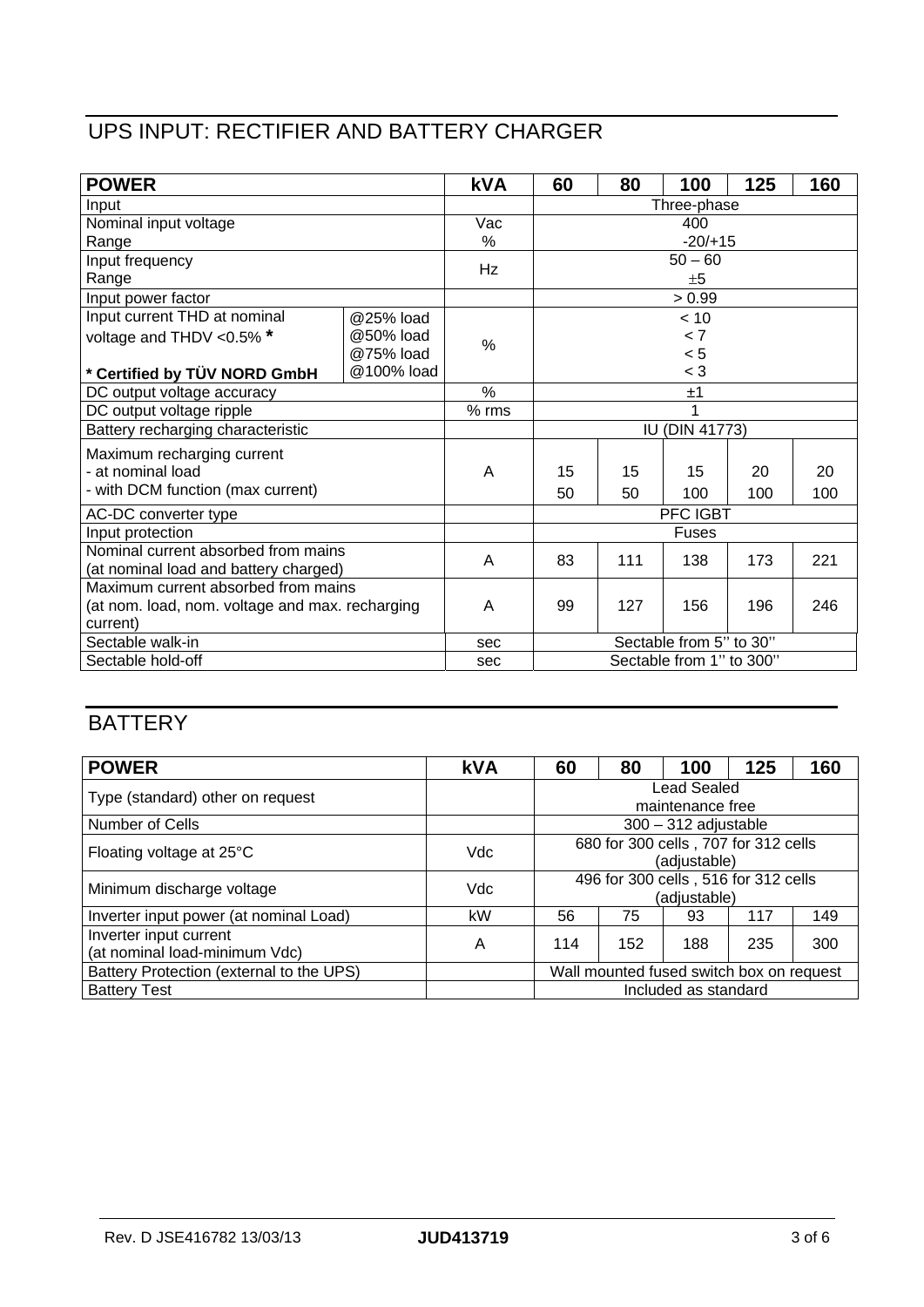# UPS OUTPUT: INVERTER

| <b>POWER</b>                                                |            | <b>kVA</b> | 60                                              | 80                             | 100                   | 125                                              | 160 |  |
|-------------------------------------------------------------|------------|------------|-------------------------------------------------|--------------------------------|-----------------------|--------------------------------------------------|-----|--|
| <b>Inverter Bridge</b>                                      |            |            | (High Frequency PWM)<br><b>IGBT</b>             |                                |                       |                                                  |     |  |
| Nominal output power (Coso 0.9)                             |            | kVA        | 60                                              | 80                             | 100                   | 125                                              | 160 |  |
| Nominal output power (Coso 1.0)                             |            | kW         | 54                                              | 72                             | 90                    | 112.5                                            | 144 |  |
|                                                             | @25% load  |            |                                                 |                                | > 92                  |                                                  |     |  |
| Efficiency ( $DC \div AC$ )                                 | @50% load  | %          |                                                 |                                | > 96                  |                                                  |     |  |
|                                                             | @75% load  |            |                                                 |                                | > 96                  |                                                  |     |  |
|                                                             | @100% load |            | > 96                                            |                                |                       |                                                  |     |  |
| Output                                                      |            |            |                                                 |                                | Three-phase + Neutral |                                                  |     |  |
| Nominal Output Voltage (selectable)                         |            | Vac        | 380-400-415                                     |                                |                       |                                                  |     |  |
| <b>Output Voltage Stability</b>                             |            |            |                                                 |                                |                       |                                                  |     |  |
| - Static (Balanced Load)                                    |            | $\%$       | ± 1                                             |                                |                       |                                                  |     |  |
| - Static (Unbalanced Load)                                  |            | $\%$       |                                                 | ± 2                            |                       |                                                  |     |  |
| - Dynamic (Step Load $20\% \div 100\% \div 20\%$ )          |            | $\%$       |                                                 |                                | ± 5                   |                                                  |     |  |
| - Output Volt. Recovery Time(after step load)               |            | ms         |                                                 |                                | < 20                  |                                                  |     |  |
| - IEC EN 62040-3                                            |            |            |                                                 |                                | Class 1               |                                                  |     |  |
| Phase Angle Accuracy                                        |            |            |                                                 |                                |                       |                                                  |     |  |
| - Balanced Load                                             |            | $\circ$    |                                                 |                                | ±1                    |                                                  |     |  |
| - 100% Unbalanced Load                                      |            |            |                                                 | ±1                             |                       |                                                  |     |  |
| Output Frequency (selectable)                               |            | Hz         |                                                 |                                | $50 - 60$             |                                                  |     |  |
| Output Frequency Stability                                  |            |            |                                                 |                                |                       |                                                  |     |  |
| - Free Running Quartz Oscillator                            |            | Hz         | ± 0,001                                         |                                |                       |                                                  |     |  |
| - Inverter Sync. with Mains                                 |            | Hz         | $± 2$ (other on request)                        |                                |                       |                                                  |     |  |
| - Slew rate                                                 |            | Hz/s       |                                                 |                                |                       |                                                  |     |  |
| Nominal Output Current (@ 400 Vac output)                   |            |            |                                                 |                                |                       |                                                  |     |  |
| - Coso 0.9 (leading and lagging)                            |            | A          | 87                                              | 116                            | 145                   | 181                                              | 232 |  |
| - Coso 1 (purely resistive load)                            |            |            | 78                                              | 104                            | 130                   | 163                                              | 209 |  |
|                                                             |            |            | $10$ min                                        |                                | >100%125%             |                                                  |     |  |
|                                                             |            |            | 1 min                                           |                                | >125%150%             |                                                  |     |  |
| <b>Overload Capability</b>                                  |            |            | 10 <sub>s</sub>                                 |                                | >150%199%             |                                                  |     |  |
|                                                             |            |            | <b>100ms</b>                                    | at 200%                        |                       |                                                  |     |  |
| <b>Short Circuit Current</b>                                |            | A          | 140                                             | 186                            | 232                   | 290                                              | 372 |  |
|                                                             |            |            |                                                 |                                |                       |                                                  |     |  |
|                                                             |            |            |                                                 |                                |                       | Elect. short circuit protection, current limited |     |  |
| <b>Short Circuit Characteristic</b>                         |            |            |                                                 |                                | at above values.      |                                                  |     |  |
|                                                             |            |            |                                                 | Automatic stop after 5 seconds |                       |                                                  |     |  |
|                                                             |            |            |                                                 |                                |                       |                                                  |     |  |
| Selectivity                                                 |            |            | Within 1/2 cycle (Fuse gl 20% In)<br>Sinusoidal |                                |                       |                                                  |     |  |
| <b>Output Waveform</b><br><b>Output Harmonic Distortion</b> |            |            |                                                 |                                |                       |                                                  |     |  |
| - Linear Load                                               |            |            |                                                 |                                |                       |                                                  |     |  |
|                                                             |            | %          |                                                 |                                | < 1<br>< 5            |                                                  |     |  |
| - Non Linear Load                                           |            |            | Fully compliant                                 |                                |                       |                                                  |     |  |
| - IEC EN 62040-3                                            |            |            |                                                 |                                |                       |                                                  |     |  |
| Max Crest Factor without derating                           |            |            |                                                 |                                | 3:1                   |                                                  |     |  |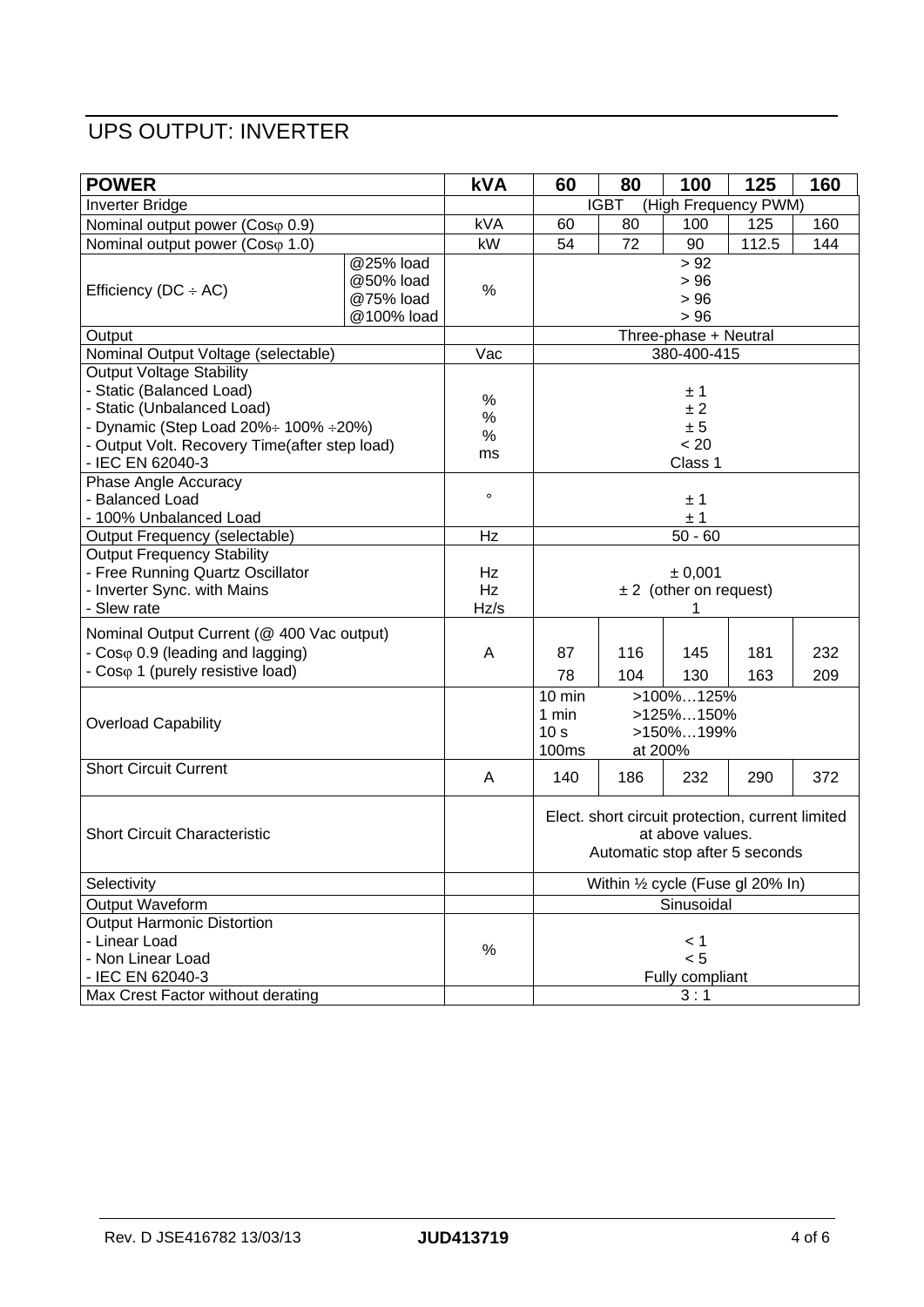# UPS OUTPUT: BY PASS

| Automatic static by-pass                           |      | <b>Electronic Thyristor Switch</b>                                                                                |
|----------------------------------------------------|------|-------------------------------------------------------------------------------------------------------------------|
| Protection                                         |      | <b>Fuses</b>                                                                                                      |
| <b>Bypass</b>                                      | Vac  | Three-phase + Neutral                                                                                             |
| Nominal Voltage (selectable)                       | Vac  | 380-400-415                                                                                                       |
| Range                                              | $\%$ | ±10                                                                                                               |
| Nominal Frequency (selectable)                     | Hz   | 50-60                                                                                                             |
| Range                                              | %    | $\pm$ (1÷5) $\pm$ 10 adjustable                                                                                   |
| Transfer mode                                      |      | Without break                                                                                                     |
| Transfer inverter $\rightarrow$ automatic bypass   |      | In case of :<br>- Static Switch test<br>- Inverter test<br>- Inverter not operating<br>- Battery end of discharge |
| Retransfer automatic bypass $\rightarrow$ inverter |      | - Automatic<br>- Block on bypass after 6 transfers within 2<br>minutes, reset by front panel                      |
| <b>Overload Capability</b>                         | %    | 150 Continuously<br>1000 For 1 Cycle                                                                              |
| Manual By-Pass                                     |      | Standard:<br>- Electronically controlled<br>- No break                                                            |